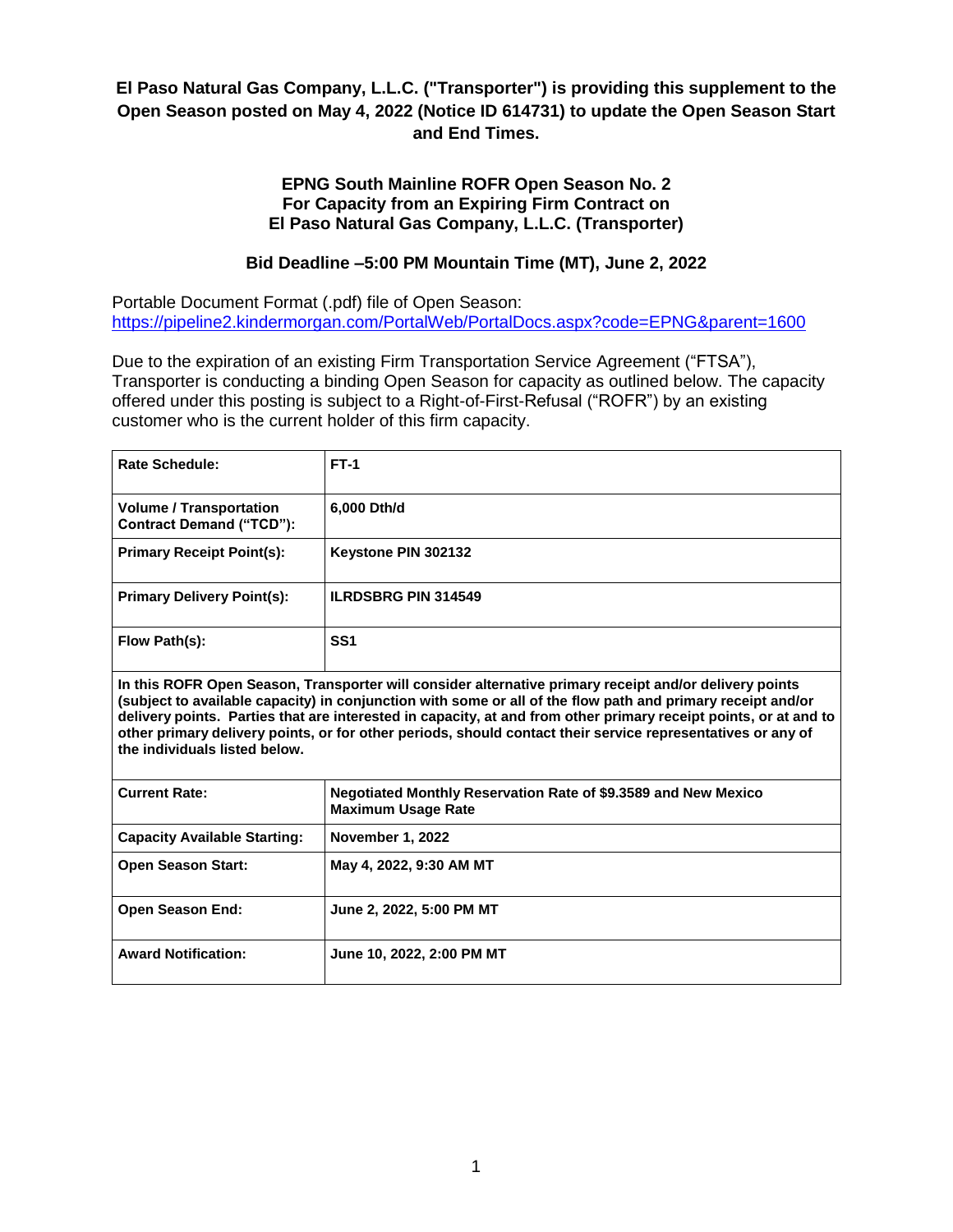| <b>Bid Submittals:</b> | the attached bid sheet and email<br>complete<br>bid.<br>it<br>Тο<br>to<br>KMWestBids@KinderMorgan.com. Transporter reserves the right to reject<br>any bid which fails to comport with the provisions of this Open Season                                                                                                                                                                                                                                                                                                                                           |
|------------------------|---------------------------------------------------------------------------------------------------------------------------------------------------------------------------------------------------------------------------------------------------------------------------------------------------------------------------------------------------------------------------------------------------------------------------------------------------------------------------------------------------------------------------------------------------------------------|
|                        | NOTE: Transporter will rely upon the time an emailed bid is received to<br>determine whether a bid is timely. Bids that are received after the end date<br>and time listed above (as determined by the time stamp on Transporter's<br>email inbox) will be considered invalid bids and will not be eligible for an<br>award of capacity in this Open Season. Transporter recommends that bids<br>be submitted well in advance of the closing time listed above to minimize the<br>risk that any email delay could cause a bid to be excluded from<br>consideration. |

#### **Matching Rights of Existing Customer**

If Transporter accepts the highest or best bid(s), the existing customer who currently holds this capacity will have five (5) business days to match any bid(s) accepted by Transporter. The existing customer may retain all or a portion of the capacity included in one or more of the acceptable bids by matching the term and reservation rate of that bid(s) up to the applicable maximum rate pursuant to Section 4.14(d) of the General Terms and Conditions of Transporter's Federal Energy Regulatory Commission ("FERC") Gas Tariff, Third Revised Volume No. 1A, as the same may be amended from time to time ("FERC Gas Tariff"). If there are no bids or no acceptable bids submitted, the existing customer may retain the capacity under a new FTSA after the expiration of its current contract only if it is willing to pay the applicable maximum rate, unless Transporter and the existing customer enter into a new FTSA providing otherwise.

#### **General Open Season Requirements:**

Upon notice at any time and within its permitted discretion, Transporter reserves the right to modify this Open Season.

Bid sheets must include the bidding party's name, Open Season Name ("EPNG South Mainline ROFR Open Season No. 2"), quantity, term, and rate.

By submitting a bid sheet, the bidding party certifies that:

- (a) All information contained in the bid sheet is complete and accurate,
- (b) It satisfies, or will be able to satisfy, all the requirements of Transporter's FERC Gas Tariff, and
- (c) The person submitting the bid sheet has full authority to bind the bidding party.

A bidding party may only have one submitted bid pending for evaluation at a time in this Open Season. A submitted bid for this Open Season, however, may be withdrawn by providing written notice of withdrawal to Transporter prior to the date and time of the Open Season End stated above and using the same process as submitting bids as described above. Transporter will use the time and date stamp on Transporter's e-mail box to determine a timely withdrawal. Once a submitted bid is withdrawn, another subsequent bid may be submitted by the same bidding party if and only if the subsequent bid is at a higher rate. Any subsequent bid with a rate equal to or lower than the withdrawn bid will be considered invalid.

Bids submitted in this Open Season on or before the date and time of the Open Season End, that have not been properly withdrawn or considered invalid will constitute a binding irrevocable offer by the bidding party to contract for capacity. The award of the capacity in this Open Season will be an acceptance of the offer and the parties shall be contractually bound at that time.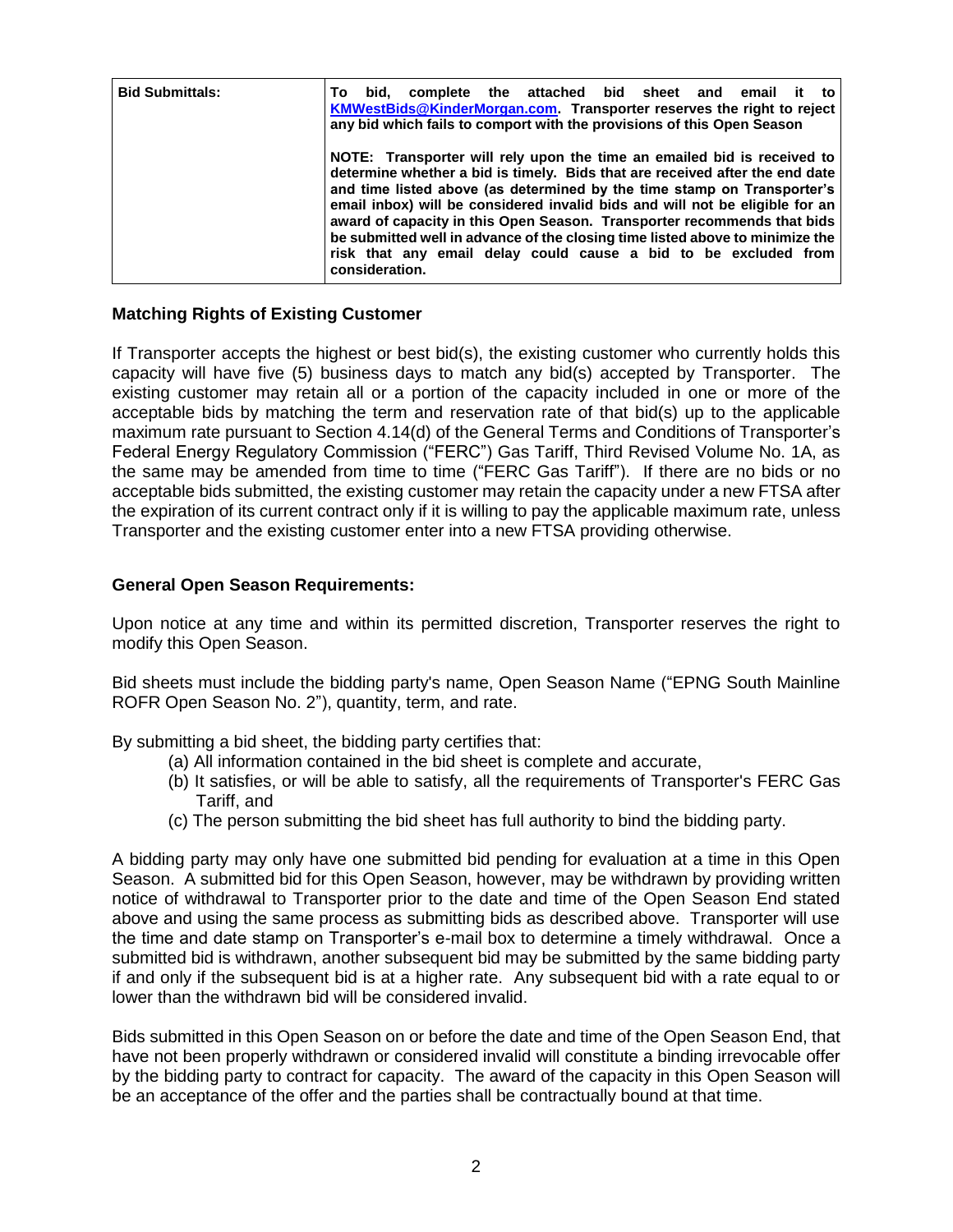The bid rate must be presented as: (a) the reservation rate per Dth/month, (b) the reservation rate per Dth/day (which will be converted to a monthly rate by multiplying the daily rate times 365 and dividing the result by 12, rounded to the fourth decimal place), or (c) the maximum tariff rate.

There will be no contractual ROFR offered with this capacity.

In addition to the bid rate, each bidding party shall be subject to the applicable maximum usage rate and maximum usage surcharges, all other maximum rates, charges and surcharges, including ACA, Fuel and Lost and Unaccounted-for gas ("L&U"), and any other authorized surcharges assessed under the applicable Rate Schedule of Transporter's FERC Gas Tariff as may change from time to time. This includes incremental lateral charges and any third party charges resulting from the use of capacity that Transporter may hold on other pipelines.

Transporter reserves the right to reject negotiated rate bids, bids that have rates less than the maximum Tariff rate (see the description in the bid sheet), bids stated as the dollar equivalent of the current maximum Tariff rate, bids that are incomplete, contain offers of varying rates within the term, contain additional or modified terms or are inconsistent with the provisions of Transporter's FERC Gas Tariff or this open season. Transporter also reserves the right to reject bids that do not reflect the same quantity for the duration of the term.

Transporter also reserves the right to seek clarification of any bid (including, without limitation, the rate, quantity, term, or receipt or delivery point(s)) but shall not be required to do so. To be considered, any responding clarification by bidders must be provided in writing and within the time requested by Transporter. Such clarifications shall be incorporated as part of the binding bid submitted by the bidder and, in the case of conflict with the earlier submitted binding bid, shall control.

Transporter notes that FERC Order No. 894, in some cases, prohibits multiple affiliates of the same entity from bidding in an Open Season for capacity in which the pipeline may allocate capacity on a pro rata basis. It appears to Transporter that the restrictions imposed by FERC Order No. 894 will be applicable in this Open Season and FERC recommends that potential bidders review and adhere to the requirements of that FERC Order.

## **Creditworthiness Requirements:**

The successful bidder(s) must satisfy the creditworthiness requirements of Transporter's FERC Gas Tariff. Bidders that fail to satisfy such creditworthiness requirements within a reasonable time will have their capacity award withdrawn. Transporter will treat the financial statements provided by bidders as confidential.

## **Execution of FTSA:**

Each successful bidder or the current customer if it chooses to match as described above (collectively referred to as "Successful Bidder") and Transporter shall enter into and execute a FTSA reflecting the terms of its bid as awarded by Transporter. All Successful Bidders shall execute and return the FTSA within the earlier of the day before the first day of the term of firm transportation service in the bid as awarded by Transporter or twenty (20) business days following the day Transporter tenders the FTSA to the Successful Bidder ("Execution Date"). If a Successful Bidder fails to fully execute and return the FTSA on or before the Execution Date, then Transporter reserves the right to seek any and all permitted remedies as a result of the Successful Bidder's failure to execute the FTSA. The FTSA will be in the form contained in Transporter's FERC Gas Tariff. Transporter and any Successful Bidder may mutually agree to enter into and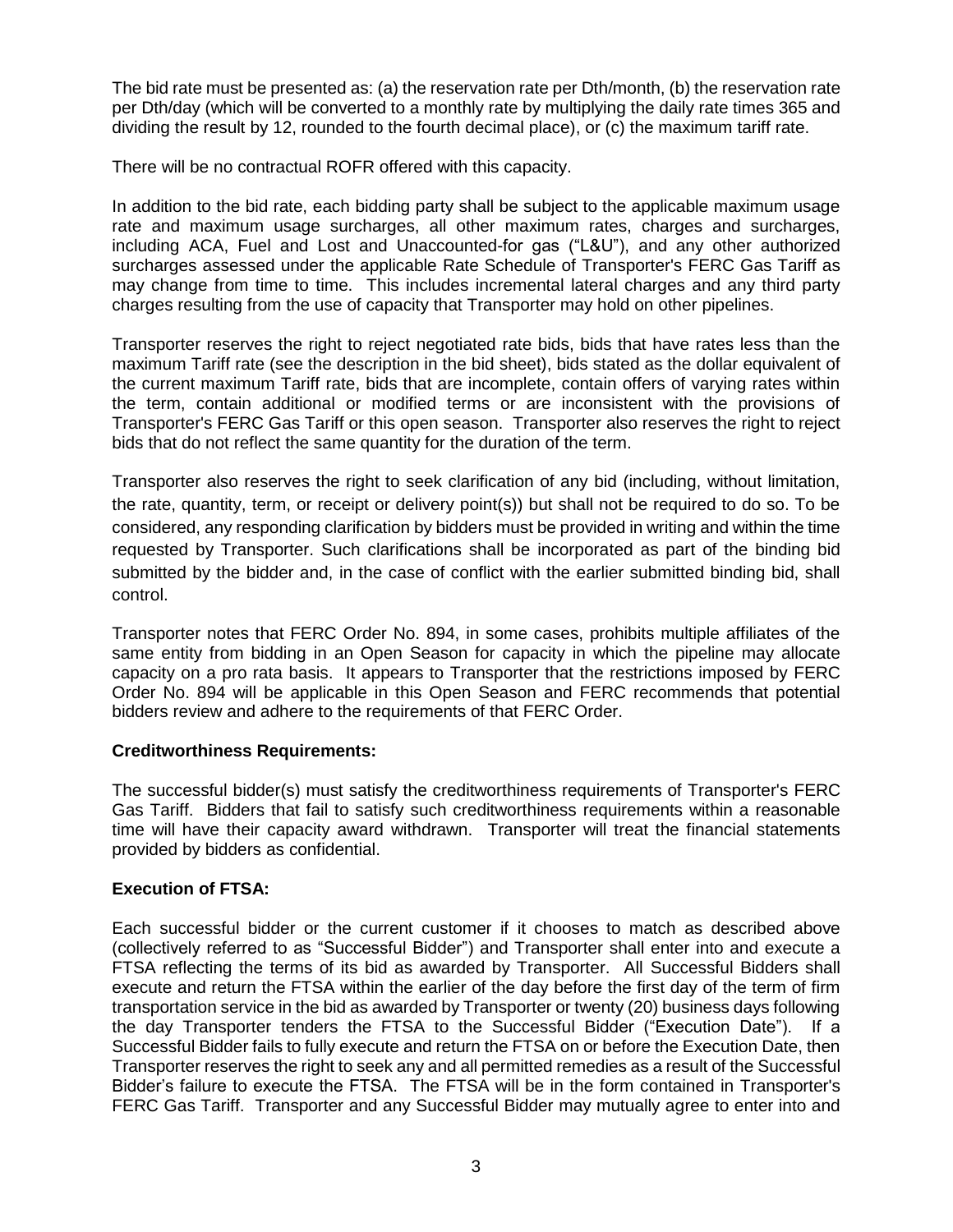execute more than one FTSA that together reflect all the terms of the successful bid or match as awarded by Transporter.

# **Evaluation Criteria:**

If Transporter receives acceptable bids for capacity in excess of the actual amount of available capacity, then Transporter will award and/or allocate the capacity in a manner that yields the highest total PV as calculated below. In determining which bid(s) yield the highest total PV, Transporter reserves the right to combine multiple bids, in whole or in part, in a manner that results in a total PV of the combined bids that exceeds the highest PV achievable by accepting one or more of the disaggregated bids. This process could result in a bidder being awarded less capacity than requested (unless such bidder elects on its bid sheet not to accept an allocation of capacity).

PV will be calculated as the sum of the present values for all of the months beginning with the first month capacity is available through the end date of the bid term.

The PV for each month will be calculated as follows:

 $PV = (R \times Q)/((1+i)$  to the power of n) Where:

 $R =$  the monthly reservation bid rate

 $Q =$  the monthly bid quantity

 $i$  = the monthly discount rate of 0.2708% (which is the annual discount rate of 3.25% divided by 12).

n = the number of months from the earliest date the capacity is available in the Open Season to the month the revenue will be received (the first month capacity is available  $n = 1$ , the second month  $n = 2$ , and so on).

## **Contact Information:**

Questions concerning this Open Season should be directed to:

| <b>Cory Chalack</b>   | (719) 520-3769 |
|-----------------------|----------------|
| Damon McEnaney        | (719) 520-4472 |
| John Driscoll         | (719) 520-4471 |
| <b>Randy Barton</b>   | (719) 520-4667 |
| Robin Janes           | (719) 667-7555 |
| Thania Delgado        | (719) 520-4482 |
| <b>Evelyn Spencer</b> | (719) 520-4753 |

**Open Season Bid Sheet (See next page)**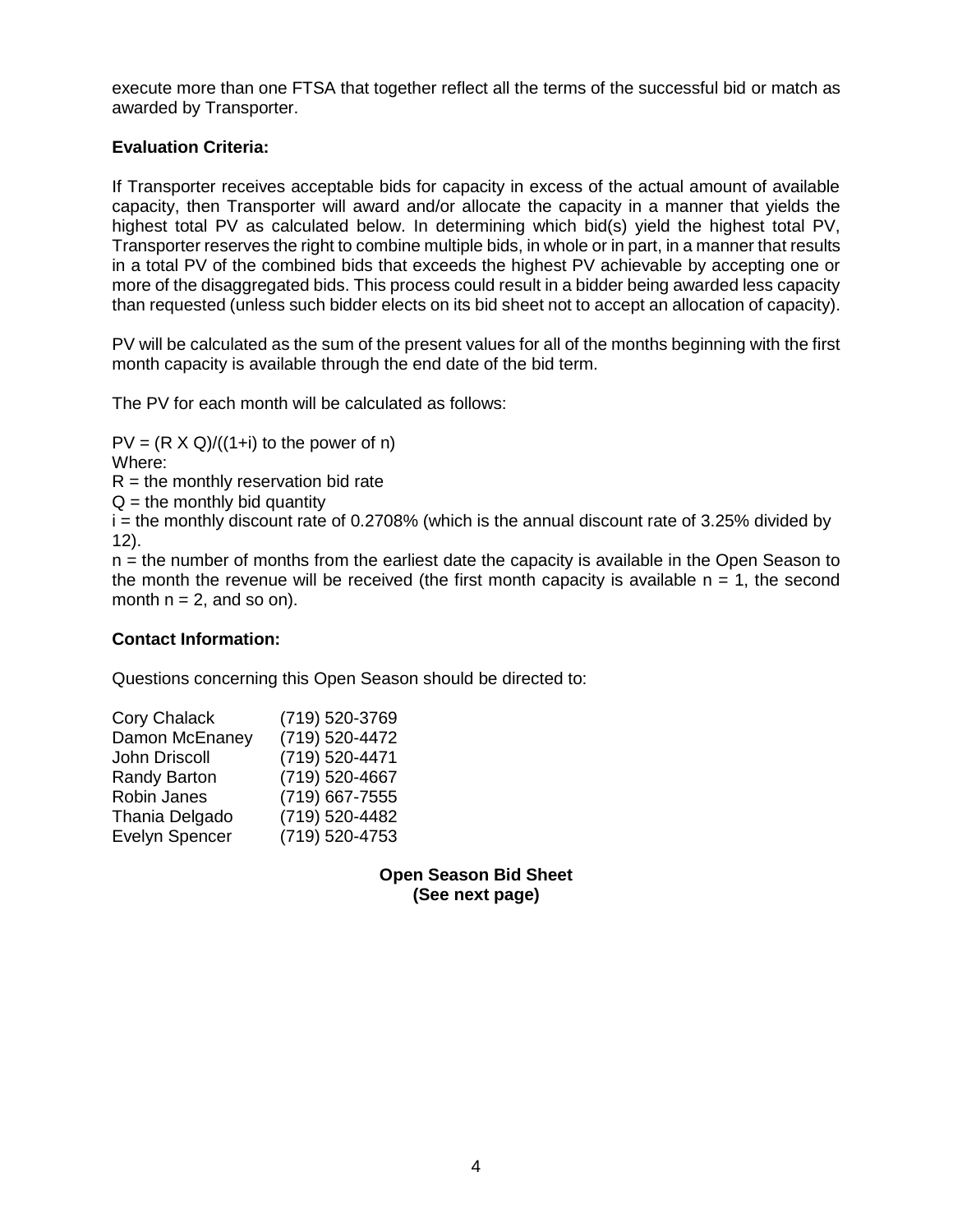#### **Open Season Binding Bid Sheet EPNG South Mainline ROFR Open Season No. 2**

Email Bid To: [KMWestBids@KinderMorgan.com](mailto:KMWestBids@KinderMorgan.com)

# **A. Shipper Information:**

**B. Capacity Bid:**

| <b>Capacity Bid:</b>                                               |           |
|--------------------------------------------------------------------|-----------|
| Rate Schedule (e.g., FT-1): 2000 2000                              |           |
| Requested Term Start Date: \[\start Lequested Term Start Date: \]  |           |
| Requested Term End Date: ____________________                      |           |
| Transportation Contract Demand: ________________________ Dth/day   |           |
| Will you accept an allocation of capacity if necessary? $\Box$ Yes | <b>No</b> |

## **FT-1 Capacity Summary (Quantities in Dth/day)**

| Year                                  | Receipt<br>Area/<br>Location | <b>Delivery</b><br>Area/<br>Location | <b>Flow</b><br>Path | Jan | <b>Feb</b> | Mar | Apr | May | Jun | Jul | Aug | Sep | Oct   | Nov   | <b>Dec</b> |
|---------------------------------------|------------------------------|--------------------------------------|---------------------|-----|------------|-----|-----|-----|-----|-----|-----|-----|-------|-------|------------|
|                                       | 302132                       | 314549                               |                     |     |            |     |     |     |     |     |     |     |       |       |            |
| 2022                                  | Kevstone                     | Lordsburg                            | SS <sub>1</sub>     |     |            |     |     |     |     |     |     |     |       | 6,000 | 6,000      |
| <b>TRANSPORTATION CONTRACT DEMAND</b> |                              |                                      |                     |     |            |     |     |     |     |     |     |     | 6,000 | 6,000 |            |

| Year                                  | Receipt<br>Area/<br>Location | <b>Delivery</b><br>Area/<br>_ocation | <b>Flow</b><br>Path | Jan   | Feb   | Mar   | Apr   | Mav   | Jun   | Jul   | Aug   | Sep   | Oct   | Nov   | <b>Dec</b> |
|---------------------------------------|------------------------------|--------------------------------------|---------------------|-------|-------|-------|-------|-------|-------|-------|-------|-------|-------|-------|------------|
| 2023                                  | 302132                       | 314549                               |                     |       |       |       |       |       |       |       |       |       |       |       |            |
| Forward                               | Kevstone                     | _ordsburg                            | SS <sub>1</sub>     | 6,000 | 6.000 | 6,000 | 6,000 | 6,000 | 6.000 | 6,000 | 6,000 | 6,000 | 6,000 | 6,000 | 6,000      |
| <b>TRANSPORTATION CONTRACT DEMAND</b> |                              |                                      |                     |       |       |       |       |       |       |       |       |       |       |       |            |
|                                       |                              |                                      |                     | 6,000 | 6.000 | 6,000 | 6,000 | 6,000 | 6,000 | 6,000 | 6,000 | 6,000 | 6,000 | 6.000 | 6,000      |